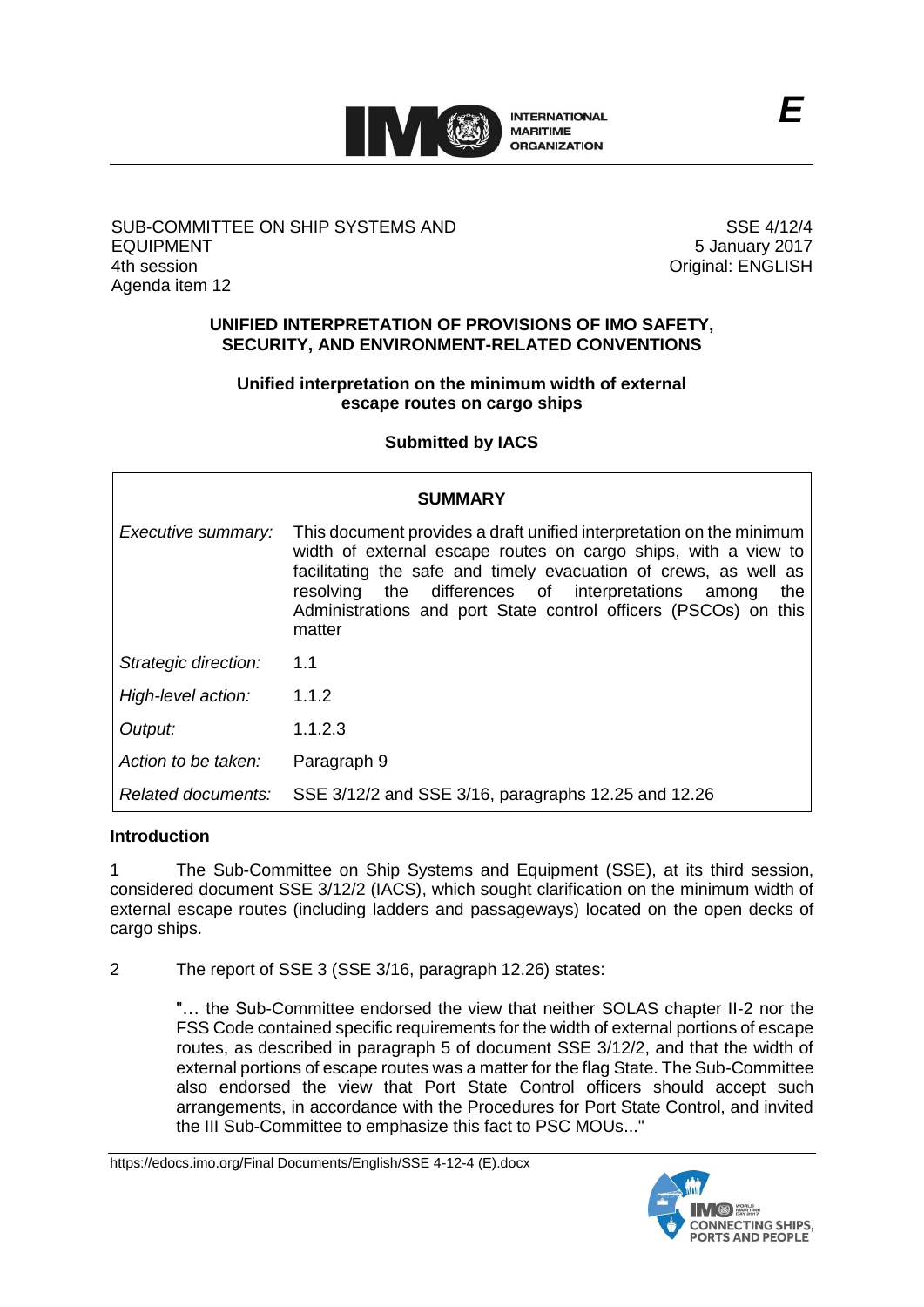3 Noting that III 3 decided that it could not consider the above-mentioned outcome from SSE 3 without prior consideration of the matter by the MSC, IACS remains concerned about this issue. Though it is recorded in document SSE 3/16 that the minimum width of the external portion of escape routes was a matter for the flag State to decide, some PSCOs question the appropriateness of the arrangements on some ships. Furthermore, IACS is concerned that it would increase the burden on Administrations, shipowners and shipyards, which would have to consider the appropriate width of external escape routes on a ship-by-ship basis.

# **Discussion**

4 SOLAS regulation II-2/13.1 states:

"The purpose of this regulation is to provide means of escape so that persons on board can safety and swiftly escape to the lifeboat and liferaft embarkation deck …"

5 It is acknowledged that there are no requirements relating to the width of external escape routes on cargo ships in either SOLAS or the FSS Code. However, external routes are part of the means of escape to the lifeboat and liferaft embarkation deck. IACS considers that a certain minimum width should be provided, in order that the entire escape route facilitates the safe and timely evacuation of the crew. Consequently, IACS proposes consideration of a unified interpretation on the minimum width of external escape routes on cargo ships so as to provide global and consistent implementation of the requirement that "persons on board can safely and swiftly escape to the lifeboat and liferaft embarkation deck".

6 In considering the minimum width of external escape routes on cargo ships, IACS notes the following relevant provisions regarding internal escape routes:

.1 SOLAS regulation II-2/13.3.3.5 (means of escape from control stations, accommodation and service spaces in cargo ships):

> "The width, number and continuity of escape routes shall be in accordance with the requirements in the Fire Safety Systems Code."

.2 FSS Code, chapter 13, paragraph 3:

"Stairways and corridors used as means of escape shall be not less than 700 mm in clear width…."

.3 *Unified interpretations of SOLAS chapter II-2, the FSS Code, the FTP Code and related fire test procedures* (MSC/Circ.1120):

"Escape (and access) routes in ro-ro cargo spaces to be arranged with a minimum clearance of 600 mm in width."

.4 *Unified interpretations of SOLAS chapter II-2* (MSC.1/Circ.1434):

"1 Access routes to the controls for closure of the ventilation system 'permit a rapid shutdown' and adequately 'take into account the weather and sea conditions' if the routes:

.1 are clearly marked and at least 600 mm clear width;…"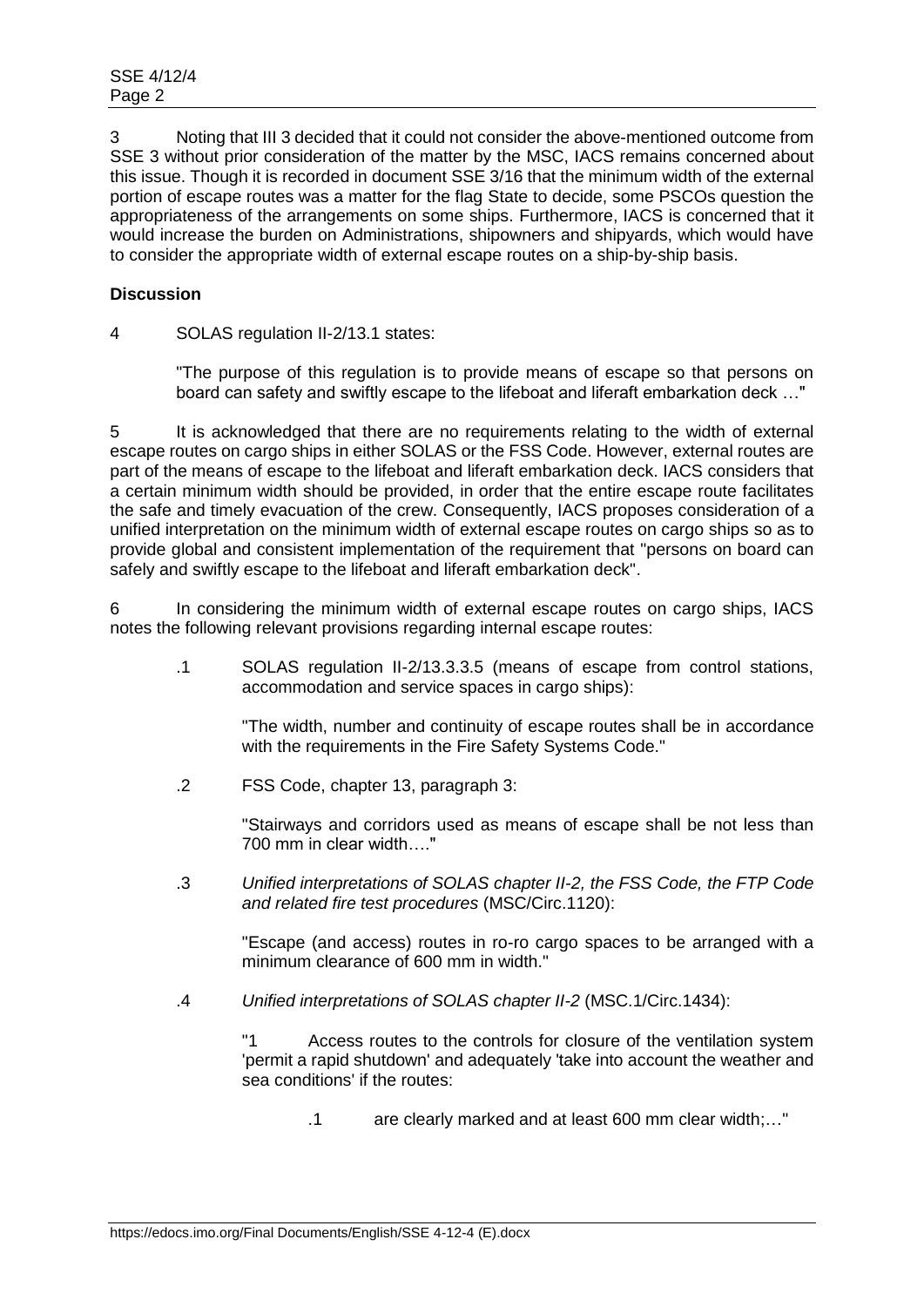.5 *Unified interpretations of SOLAS regulations II-9 and II-13*  (MSC.1/Circ.1511):

> "Inclined ladders/stairways in machinery spaces being part of, or providing access to, escape routes but not located within a protected enclosure should not have an inclination greater than 60° and should not be less than 600 mm in clear width…"

7 Taking into account the provisions identified in paragraph 6 above, a reasonable minimum width of external escape routes could be 600 mm or 700 mm. In this regard, considering that "unenclosed" external escape routes are not the same as internal escape routes, as they are enclosed by ceilings and bulkheads that in emergency situations may be more likely to become obstructed thereby hindering escape; IACS considers that the minimum width for an external escape route does not need to be more stringent than that required for internal escape routes. In that sense, the minimum width of all parts of external escape routes should be 600 mm, as proposed in document SSE 3/12/2, which was supported by some Member States at SSE 3.

## **Proposal**

8 With a view to facilitating the safe and timely evacuation of crews as well as avoiding possible different understandings being taken by Administrations, recognized organizations, PSCOs and other stakeholders, IACS proposes the draft unified interpretation as set out in the annex to clarify that the minimum width of external escape routes on cargo ships should be at least 600 mm.

#### **Action requested of the Sub-Committee**

The Sub-Committee is invited to consider the foregoing and the draft unified interpretation as set out in the annex, and to take action as appropriate.

\*\*\*